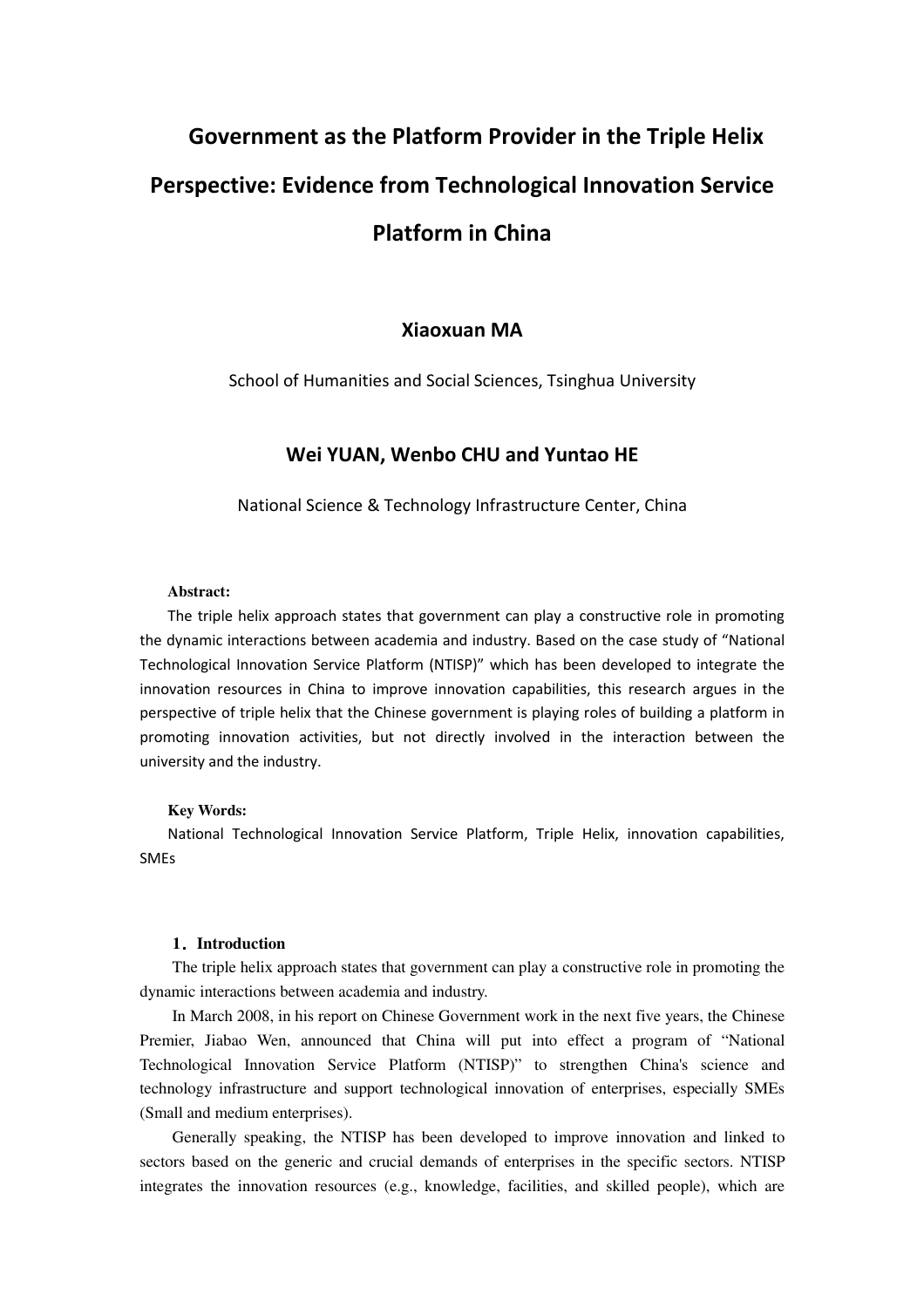present in enterprises, universities, and research institutes, as well as the Platform guides the concentration of factors of innovation in enterprises.

The government is not directly involved in the interaction between the university and the industry, but to provide a platform as a platform provider. Universities and enterprises are as users or members of the platform to exchange information and trade technology and knowledge, that is to say, the tripartite interactions are reflected in activities within the platform. The platform will enable both universities and enterprises to participate in and to achieve the goal of information exchange and technology transfer. Therefore it will act as a multi-task carrier for production, research and application of science and technology resources. And it is expected to promote innovation activities and to gather resources in an effective way for businesses, as well as to solve contradictions in economic operations and strategic initiatives. Scientific and technological innovation is a shared business for the government, research institutions and industry.

This research argues in the perspective of triple helix that the Chinese government is playing roles of building a platform in promoting innovation activities. Upon which the following part is organized as follows. Section 2 presents the state of the art of the Triple Helix theory. Section 3 addresses the research focus on the status and roles of the existing programs in the Chinese national innovation systems. Section 4 introduces the Chinese Government's role of constructing a platform, National Technological Innovation Service Platform (NTISP) in the perspective of Triple Helix theory. Section 5 depicts the findings and implications. Section 6 concludes with contributions.

#### **2**.**The state of the art of the Triple Helix theory**

Triple Helix is a spiral and dynamic model of innovation that captures the emerging multiple reciprocal relations of university, industry and government at different points in the process of knowledge capitalization. University, industry and government are abstracted as three different however intertwining helices. During the process of transforming knowledge into productivity, the three institutional agents maintain their independent status, while keep close cooperation and interactions with each other, and the interactions among them is the key to improve conditions for innovation and to promote the spiral of innovation to keep rising.

Apart from a movement toward collaborative relations among the three major institutional spheres, the triple helix model comprises another basic element: the university can play a prominent role in innovation in such know-intensive society, the reasons lie in that it bears the traditional tasks of research and teaching. The first mission of teaching endows the university with human resources of high mobility through a continuous process of students' admission and graduation. These undergraduate and graduate students are the inexhaustible source of new ideas and innovation, which helps faculty to recruit new members for the research group as well as provide new blood for government and industry. The second mission of research also embed a knowledge and technology transfer capability, for instance, the research on DNA may give the professors an opportunity to establish a firm doing bio-technology business. When the business opportunities emerge in the university, the university is driven to undertake the "third mission" of direct contributions to industry, which highlight a "second academic revolution" since the Second World War. It is the third mission that has the academia be analyzed in terms of markets and become a key player in the triple helix of university- industry-government relations in the knowledge-intensive society.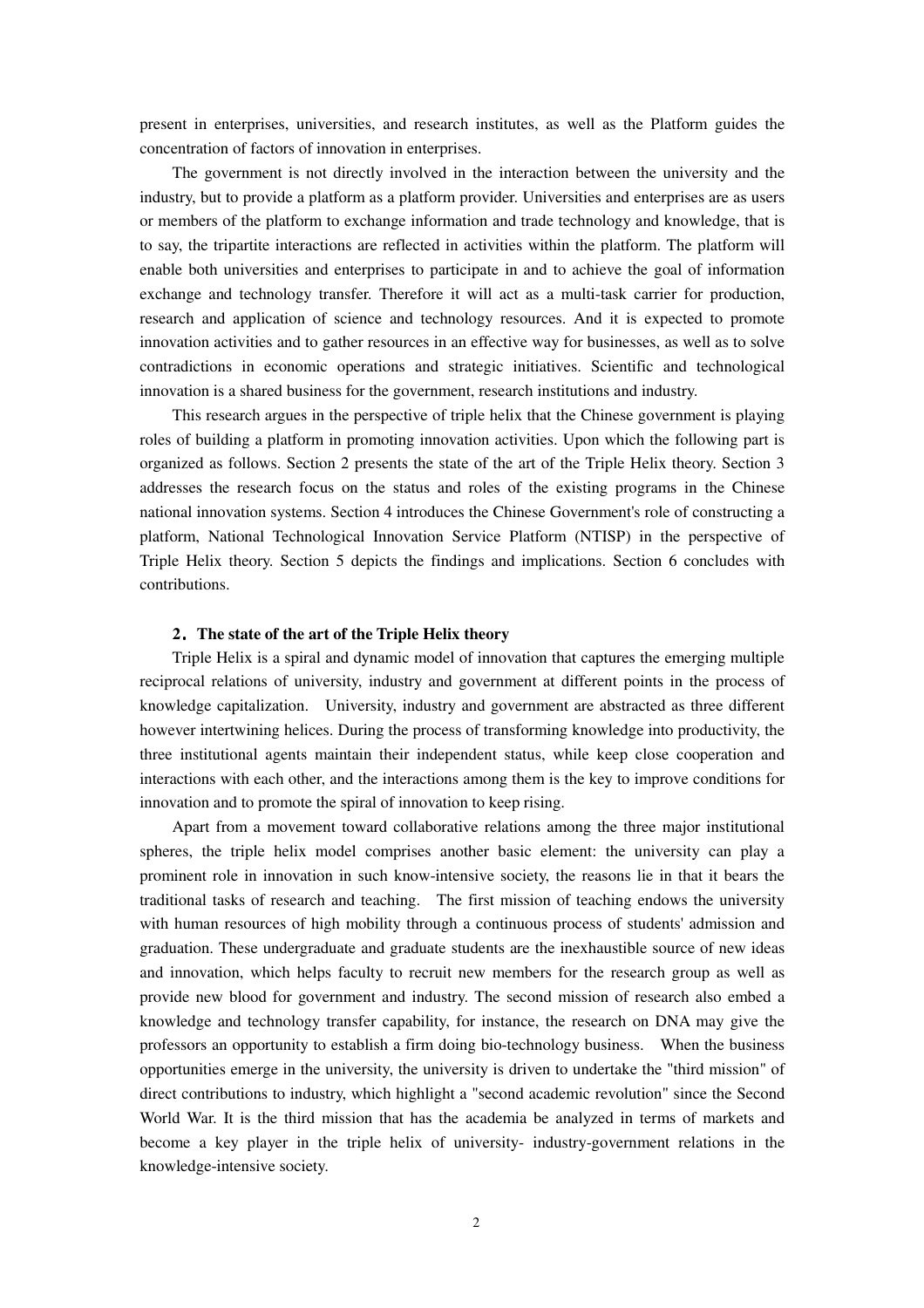The triple helix model can be evolved from two institutional arrangements due to historical situations in different countries: laissez-faire model and etatistic model. laissez-faire model consists of separate institutional spheres with strong borders dividing them and high circumscribed relations among the spheres. Each sphere take its own role for granted: university concentrate on teaching and basic research, hence it is a provider of pure scientific knowledge and qualified personnel which will flow out of the university silently in the form of publication and graduates; industry and government recruit graduates from universities, the former aims to make profits and the latter aims to make and maintain the rules.in the etatistic model, the government takes a leading role, and it encompasses the universities and industry and directs the relations between them. In this case, the three helices are in a state of inequality with the government as driving force of a spiral, and the remaining two are rotating around it. Upon the two models, there has been two trends toward triple helix: on the one hand, university and industry are to be more independent of government, nowadays this trend is advocated in some countries as shock therapy to reduce the role of the government; on the other hand, the three institutional spheres are come to greater interdependence, and even with hybrid organizations emerging at the overlapping institutional spheres. Universities, industry, government all can be leading institutions for innovation, thus a triple helix is not stable. However interactions among the three spheres lead to achieving dynamic balance, resulting in a higher degree of interactions in the triple helix.

The development and evolution of triple helix generally will experience the following 3 phases: the first phase is internal transformation within each institutional sphere, for instance, companies with an industry seek cooperation or strategic alliance; universities promote students or scholar exchange programs; political elites become more willing to consulting others. The incentives of sharing within their own helices will upgrade the sphere itself. The second is the influence each institutional sphere upon another. Not only by maintaining its traditional core role each institutional sphere links with the others, but also by taking or overlapping the roles of the others. For example, the Chinese Government proposed "National Technological Innovation Service Platform (NTISP)", and the policy will directly encourage universities to provide service for firms and establish new firms based the research results. In this sense, the government assumes some tasks of identifying market needs which traditionally assumed by universities and firms. Taobao, a C2C web site in China, builds a Taobao University to provide training on E-commerce, which denotes that the company has bearded some mission of educating individuals. The third is the creation and formation of a new overlay of triple helix. Since the triple helix is a complex dynamics composed of sub dynamics like market force, political power, institutional control, social movements, technological trajectories and regimes, which are experiencing continuous innovations and transformations under the pressure of changing environment, there is an endless transition for the overlay of triple helix.

One can also look at the overlapping of spheres as involving knowledge, consensus and innovation space, upon this consideration, the stages of knowledge-based economic development are to be summarized as knowledge space, consensus space, innovation space, there is no necessary order to this sequence. The creation of a knowledge space focus on improving regional innovation capability by concentrating on related R&D activities and other relevant operations. To transform knowledge spaces from potential to actual sources of economic and social development, it is necessary to create a consensus space. A consensus space is an access to bring skilled people from different organizational or academic backgrounds together for generating new strategies,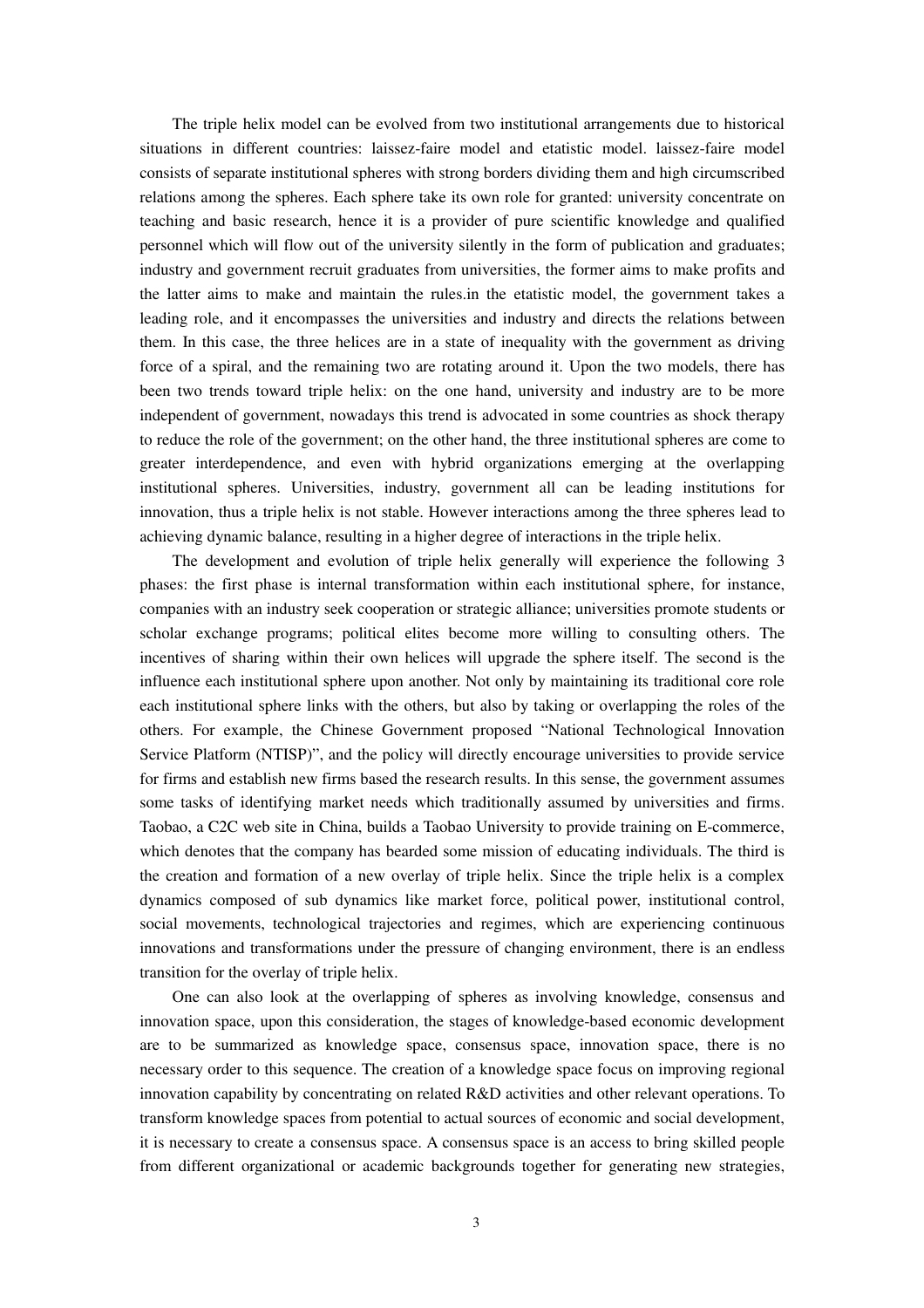ideas and thoughts. The third stage is the creation of an innovation space to realize the goals articulated in the consensus stage, and it is a organizational mechanism characteristic of establishing and/or attracting public and private venture capital to provide technical and financial assistance to start new firms.

In recent decades, the governments globally have created a variety of mechanisms to intensify the process of knowledge based economic development. These attempts include establishing funds such as public venture capital to support R&D to research institutions, setting up technology transfer offices that arrange joint projects for industry and academia. These activities have prepared governments to provide a hybrid organizations emerging at the interfaces. The hybrid organization can be proposed in the form of programs to support entrepreneurial development in situations where private venture capital finds it too risky to venture. In this sense, these programs have acted as public entrepreneurs extending the role of government from the macro factors affecting innovation such as interest rates to the micro conditions of innovation.

#### **3**. **"National Technological Innovation Service Platform" (NTISP)**

In March 2008, in his report on Chinese Government work in the next five years, the Chinese Premier, Jiabao Wen, announced that China will put into effect a program of "National Technological Innovation Service Platform (NTISP)" to strengthen China's science and technology infrastructure and support technological innovation of enterprises, especially SMEs (Small and medium enterprises). To be specific, The NTISP encompass a series of scientific and technological innovation programs which aim to effectively allocating and sharing such resource as knowledge, facilities, and skilled people which are present in enterprises, universities, and research institutes, as well as the Platform guides the concentration of factors of innovation in enterprises.

Technological Innovation, on the basis of the linear model, can be roughly divided into six phases, i.e., basic research, applied research, test development, engineering, diffusion and industrialization. The existing programs play a role in one or several of the six phases, which are summarized as follows.

1.The State Key Laboratory is to enhance the role of universities and research institutions in the original innovation. Therefore, the State Key Laboratory put much emphasis on basic research work, and it also bears some of the applied research work.

2.National Engineering Technology Research Center and the National Engineering Research Center act a "bridge" between science &technology and industry. It has focused on strengthening the interactions between phases from basic research to the final industrialization. Hence it will indirectly facilitate the technological diffusion and industrialization.

3. Productivity Promotion Center builds bridges between the communities of the small and medium enterprises(SMEs), government agencies, research institutions, educational institutions, financial institutions through the integration of scientific and technological resources, It aims to help SMEs establish a technological innovation system through the provision of various forms of integrated supporting services to facilitate the flow and sharing of resources in information, human resources, knowledge, technology and capital. Therefore the Productivity Promotion Center focuses on support for technology diffusion.

4.The Business Incubator is also a "bridge" or technology intermediary between venture capital, guarantee agencies, research institutions, start-ups. Business Incubator aims to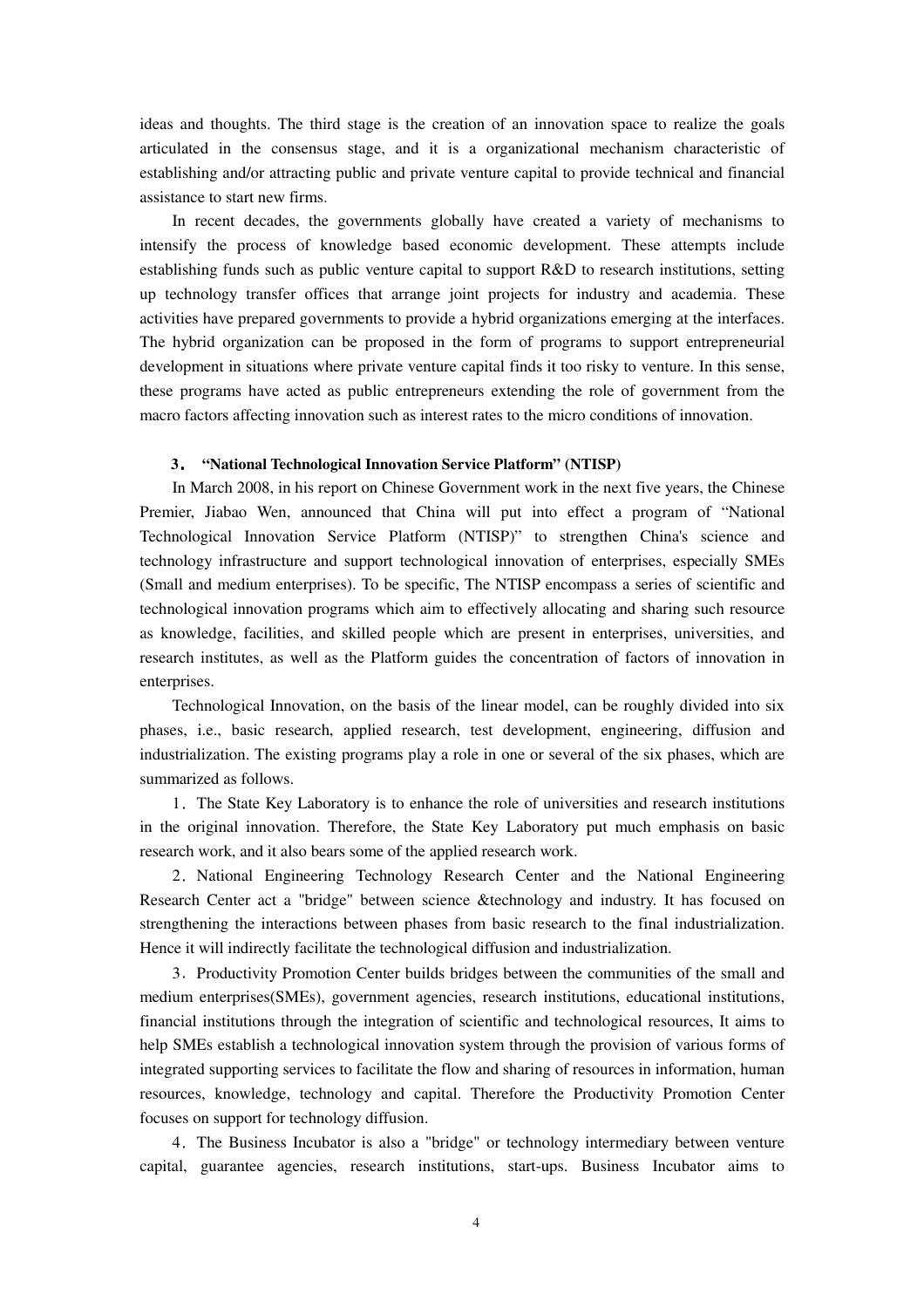commercialize high-tech achievements. It provides the incubation space, development conditions, financing, personnel training, management guidance and other comprehensive incubation services, especially in the start-up phase, to help small and medium sized emerging technology companies grow and scale as soon as possible. Indeed the Business Incubator is for promoting the transitions from pure Science & technology research to economic profit, what it distinguishes is that it mainly supports the growth of high-tech enterprises. Therefore, the role of business incubator is mainly on the phase of technological innovation and the industrialization, as well as some support for the technology diffusion.

5.National Science & Technology Infrastructure Platform at present focuses on basic research, applied research and experimental development. It basically supports the research work in universities and research institutes. (See the Table 1 below)

| <b>Programs</b>                                                 | <b>Technological Innovation Phases</b> |                |   |   |   |  |
|-----------------------------------------------------------------|----------------------------------------|----------------|---|---|---|--|
|                                                                 | 1                                      | $\overline{2}$ | 3 | 4 | 5 |  |
| <b>State Key Laboratory</b>                                     |                                        |                |   |   |   |  |
| National<br>Engineering<br>᠇᠇                                   |                                        |                |   |   |   |  |
| National Engineering Research                                   |                                        |                |   |   |   |  |
| Productivity Promotion Center                                   |                                        |                |   |   |   |  |
| <b>Business Incubators</b>                                      |                                        |                |   |   |   |  |
| National Science & Technology<br><b>Infrastructure Platform</b> |                                        |                |   |   |   |  |

Table 1 Science & Technology Programs with the respective Technological Innovation Phases

Note: shadow indicates the key phases government is supporting; dash represents the phase(s) also covered however not the focused by the program. 1, Basic research; 2, Applied research, 3, Experimental Development; 4, Engineering; 5, Diffusion; 6, Industrialization.

The table above shows that the government has proposed corresponding programs or plans at different stages of scientific and technological innovation. These programs or plans almost cover all the aspects of technology innovation chain and complement with each other on their roles and functions. Although technologies more or less transfer from labs to firms via these programs, a large number of scientific and technological achievements are still not put into practical use. We specify several reasons why the scale of capitalization of knowledge is small.

(1) State Key Laboratories are usually part of the department or the faculty, the finance or the human resource mainly depend on the universities and research institutions, therefore they do not have incentive to keep close contact with industry. Less contact, less information on the demand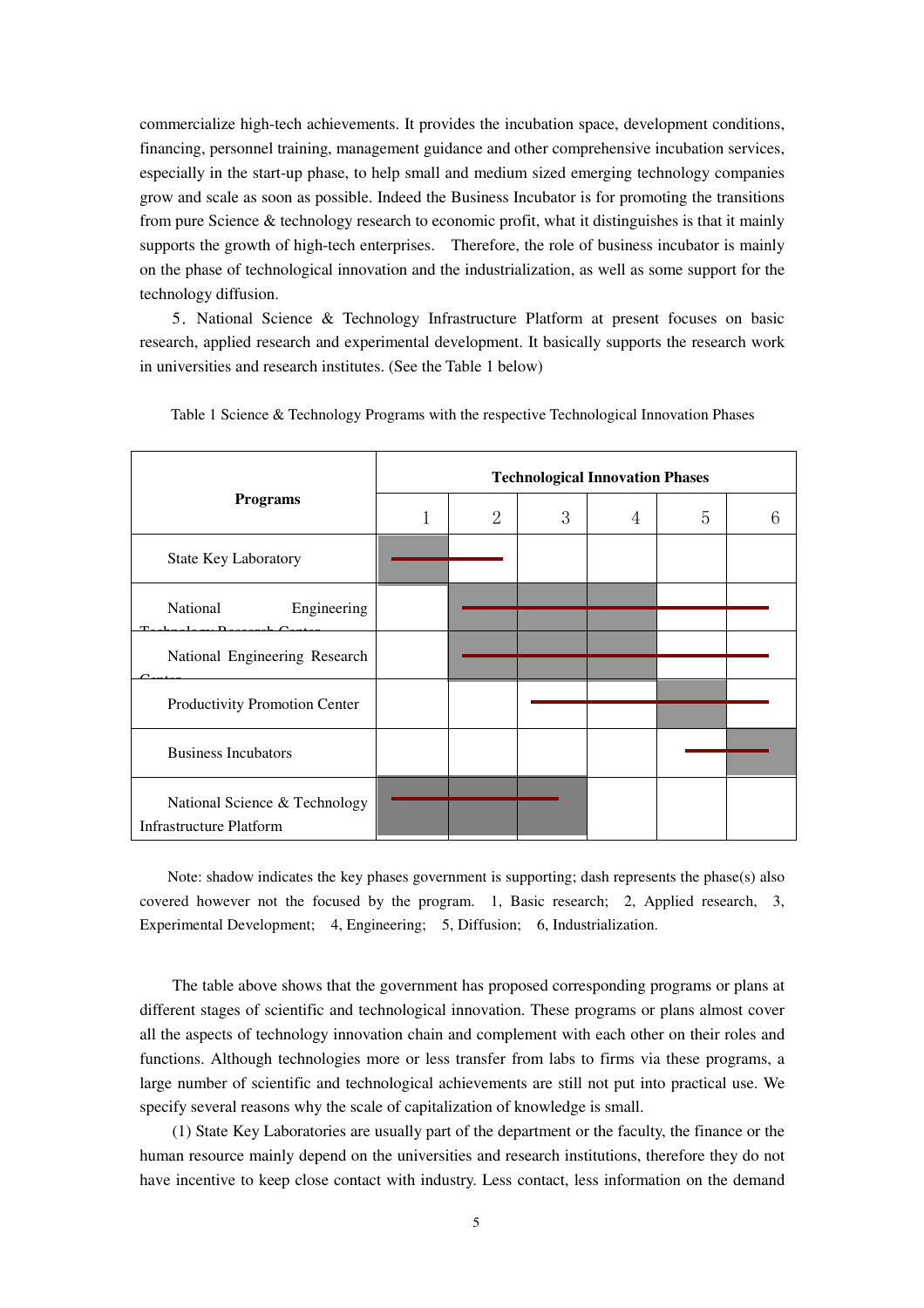of industry are acquired by the universities and research institutes as supplier of knowledge or technology, leading the supply side and demand side cannot match with each other in the knowledge-based economy. Furthermore, the interdisciplinary cooperation among the laboratories is not satisfying, the internal management and academic capability differ from discipline to discipline, hence it is difficult to achieve integrated innovation through knowledge integration and interdisciplinary cooperation

(2) National Engineering Technology Research Center and National Engineering Research Center are administered by two different divisions of the government due to historical reforms of the government; the former is by The Ministry of National Science and Technology while the latter is by The National Development and Reform Commission. However they function almost in the same sphere in the national innovation systems. The overlapping and dispersion reflects that the resource allocations can be upgraded to an efficient and effective level and the administrative arrangement may require a reform in concert with the upgrade. Some institutes reform to operate independently due to the government policy, then the channels which they used to acquire basic and applied research achievements from upstream have gradually been fragmented.

(3) Productivity Promotion Centre has greatly overlapped with other scientific and technological programs in China. For example, in 2003, Productivity Promotion Centre put forward seven primary missions, among which "technology development, promotion and demonstration" is also a major task of National Engineering Research Center and the National Engineering Research Center ; "business services for start-ups" is the primary service of Business Incubators. It seems that Productivity Promotion Centre is undercutting the others, resulting in its embarrassing status.

(4) Business Incubators aim to promote hi-tech start-ups and help them to grow, mainly providing the infrastructure for the start-ups. However without provision of core technology, the business incubators are intrinsically flawed in the process of technology transfer. Therefore, in the 11th Five Year Plan the government has clearly pointed out that the connections between Business Incubators and universities and research institutes should be strengthened, thus the Business Incubators can get access to the technology, and universities and research institutions can capitalize their research work at a faster rate.

(5) National Science and Technology Platform currently support basic research and applied research conducted in the major research institutions. Taking into account of SMEs' urgent demand for technology, the platform should focus more on docking with SMEs. The construction of "Technology Transformation Platform" are not fully started; The technological innovation resources and supporting services for a specific industry have not been concentrated, hence the platform can not directly meet the technological innovation needs of the firm or the industry .

In the perspective of triple helix, the technological innovation is a multiple reciprocal process in which the circulations (i.e., movements of people, ideas and skills) and interactions of the three helices is the heart of innovation. Therefore, the innovation policies developed in accordance with the linear model of innovation do not truly capture the essence of innovation, further, the fragmented science and technology plans are not conducive to the optimal allocation of technological resources, which explains why the current science and technology plans cannot integrate science and technology with economy.

On the side of industry, the current government policies and institutional environment in China have constrained the technological innovations of the enterprises, especially SMEs who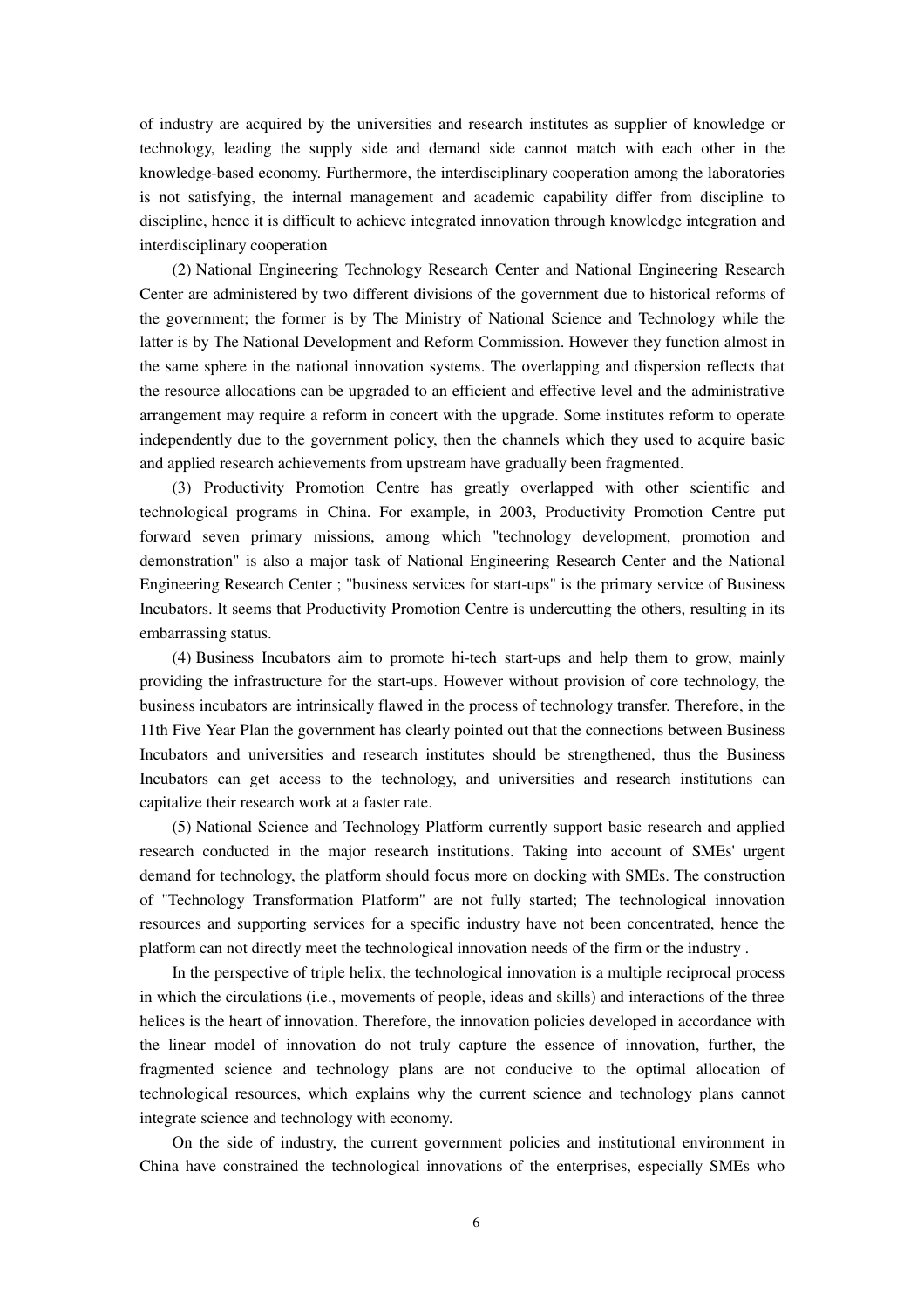have come to meet a bottleneck: First, the resource concentration is in a low level that the elements of the technological innovation (i.e., knowledge, people, ideas, finance) are scattered; the layout is imbalanced among institutes. Second, the interactions among university-industry-government is not active, since the undeveloped interaction mechanism blocked the channels for sharing .Third, the so-called relations between the departments and regions and between central and local authorities have influenced the efficiency of innovation: related divisions of government have difficulty in coordinating the work for an integrated innovation system; there is also some barriers between central and local governments, hence the phenomenon of duplication of resources and lack of resources co-exist. Fourth, the supply of generic technologies and other public goods are inadequate.

In this case, the key to vitalize the stock of resources is to build an integrated hub/platform which will lead all the information, technology, skilled people and other resources converging into it. Based on the existed programs, the first step to build the hub/platform is to connect each program with the others, thus a chain or a network can be formed and each one plays its role at different stages of technological innovation. The six programs/sub-platforms for the constructing a comprehensive NTISP involve the government providing funds to set up platform and maintain the platform function well, the academia providing knowledge and talents to initiate the innovation, the industry applying and participating in the platform. The interactions among academia, government, industry will trigger a win-win game. The university can extend its border in the societies by offering a series of services including research, teaching, training, technology transfer to the industry, designing the blueprints of programs for governments. The government as platform provider has to make rules for the platform to create a better field for all players playing; hence the platform will function well under the active and disciplined environment for the academia and the industry. In turn, the platform as a public good will advertise itself for the government. The industry can promote the production with the application of new knowledge and technology. Therefore, each community has increased its profit and innovation capability by participating in the platform. The hub/Platform is expected to be an effective carrier that enables all the related agents and elements to interact.

#### **4. An orientation to "National Technological Innovation Service Platform (NTISP)"**

Firstly, NTISP builds upon the existed programs (i.e., the national key laboratories, national engineering research centers, national engineering technology research centers, productivity promotion centers, business incubators) and other institutions. Thus the NTISP integrates the knowledge and people from academia which are the source of creativity internally, as well as it maintain close relations with industry to capture market needs and gain experience on providing service for enterprises. The NTISP is in some sense a platform where the three helices interact and converge. The concept of "platform" indeed resembles a hybrid organization emerging at the interfaces of triple helix, creating simultaneously knowledge space, consensus space, and innovation space.

Secondly, NTISP establish a dynamic bi-directional mechanism promoting the triple helix of university-industry-government to boost toward innovation both internally and externally. The NTISP differs from previous innovation programs for its bi-directional nature: the government as a seller provides NTISP, the potential end users are from two groups: academia and industry. Activities among university, industry and government on the platform actually create a two-sided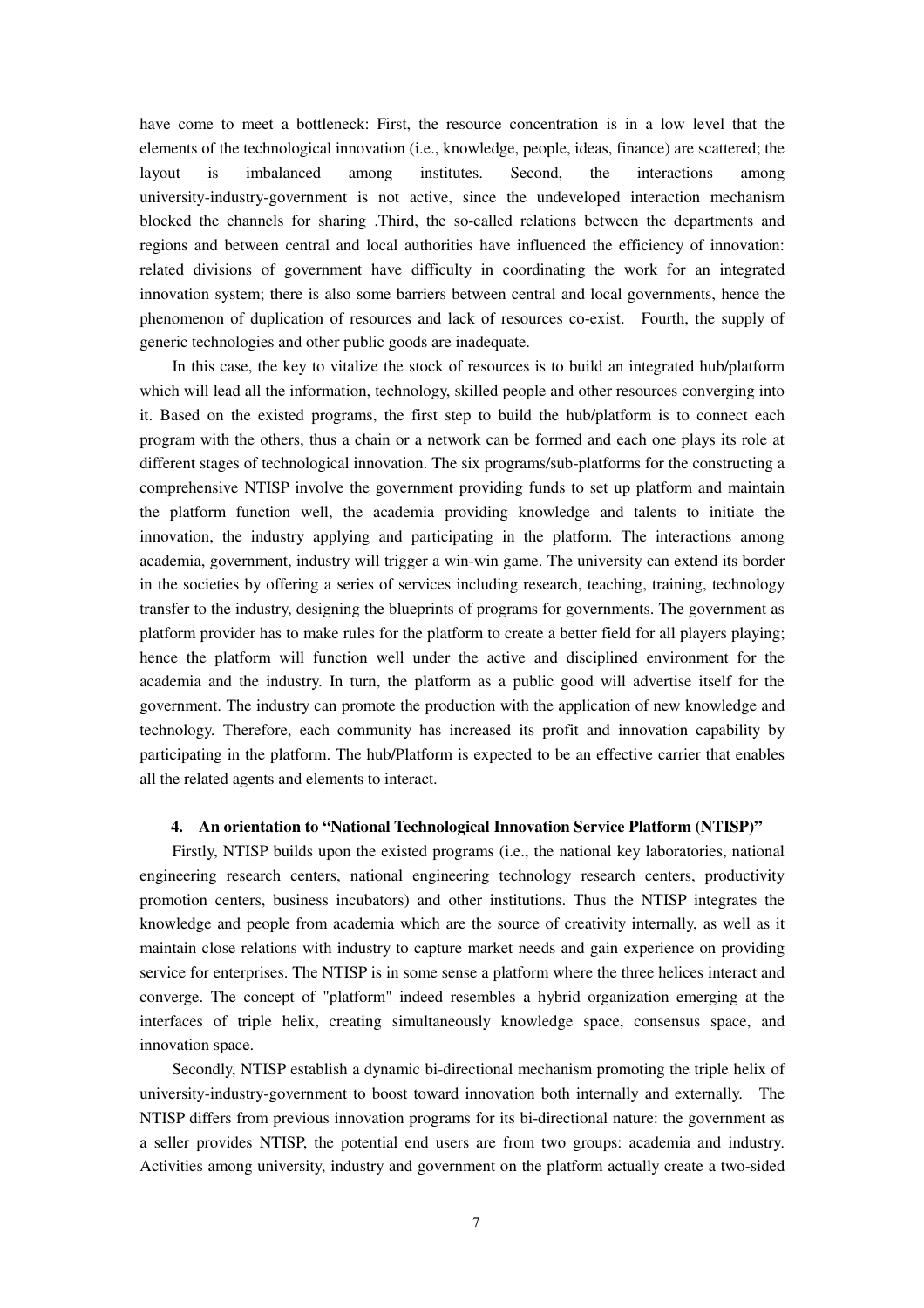market. The two-sided market is characteristic of both direct and indirect network externalities. (Conceptually, network externalities are categorized into direct network externalities and indirect network externalities, the indirect network externalities are also known as cross-network externalities). The former indicates that benefits to each user group exhibit demand economies of scale as the number of end users on the same side increase. For instance, the more universities and research institutes registered on the NTISP, the more convenient for the registrants to have links, exchange information and share resources with other universities and research institutes on this platform. The latter indicates that the benefits to one user group exhibit demand economies of scale as the number of end users on the other side increase, namely, academia prefers more enterprises participating through the platform, while industry prefers the network participated by more universities and research institutes. Therefore, the two sides depend on each other, the more participants from one side, and the more attractive of the platform to the other side. Not only will NTISP bestow upon institutions a low cost channel through which to reach each other of unprecedented scale but also, it will enable itself become a matchmaker in charge of information from two sides and create a two-sided market. Therefore, by creating the two-sided market the government who is the provider of the platform can update itself to a multiple task taker who assumes matchmaking, providing public goods such as public platform and public rules, managing the platform and other activities with the platform's function and expansion.

Finally, NTISP and the National Science and Technology Infrastructure Platform formed a good complementary pattern. The "research and development platform" under the National Science and Technology Platform focus on providing service for research agencies, especially in generic technology. NTISP focuses on serving small and medium enterprises through the integration of resources, hence it helps to accelerate new technology development, application, diffusion, and industrialization targeting in creating social and economic benefits. The technological innovation capabilities of the academia is a key determinant for the continuous improvement of whole process of innovation, so NTISP needs support from the National Science and Technology Infrastructure Platform who has more experience in relating with academia. Further, the two platforms have overlapping circles: promoting transformation of scientific and technological achievements is an important task both for NTISP and the National Science and Technology Infrastructure Platform. The construction of NTISP is also an opportunity to start the public service platform.

The construction of NTISP gives implications to finding a relatively optimal mechanism for supply and diffusion of generic technology. Based on the analysis above of the positioning of NTISP, a feasible mechanism is put forward: the platform take advantage of more contact with industry to identify and summarize what the industry and the market truly need, then it can initiate generic technology research which is market oriented and will surely start a series of small programs, following by further technology diffusion and industrialization. The effects of the implementation of the mechanism relies on how well the platform functions: First, the platform has good integrating capabilities and is considered as public goods, thus it is born to overcome "organizational failure" or "market failure" during the  $R \& D$  process.(market failure refers to the inadequate supply of generic technologies due to its positive externalities; organizational failure refers to that a single individual can not meet the needs of the development of generic technology due to its capacity constraints) In this case, it is an appropriate choice to have NTISP undertake the task of generic technology development. Secondly, NTISP is to shorten the "distance" between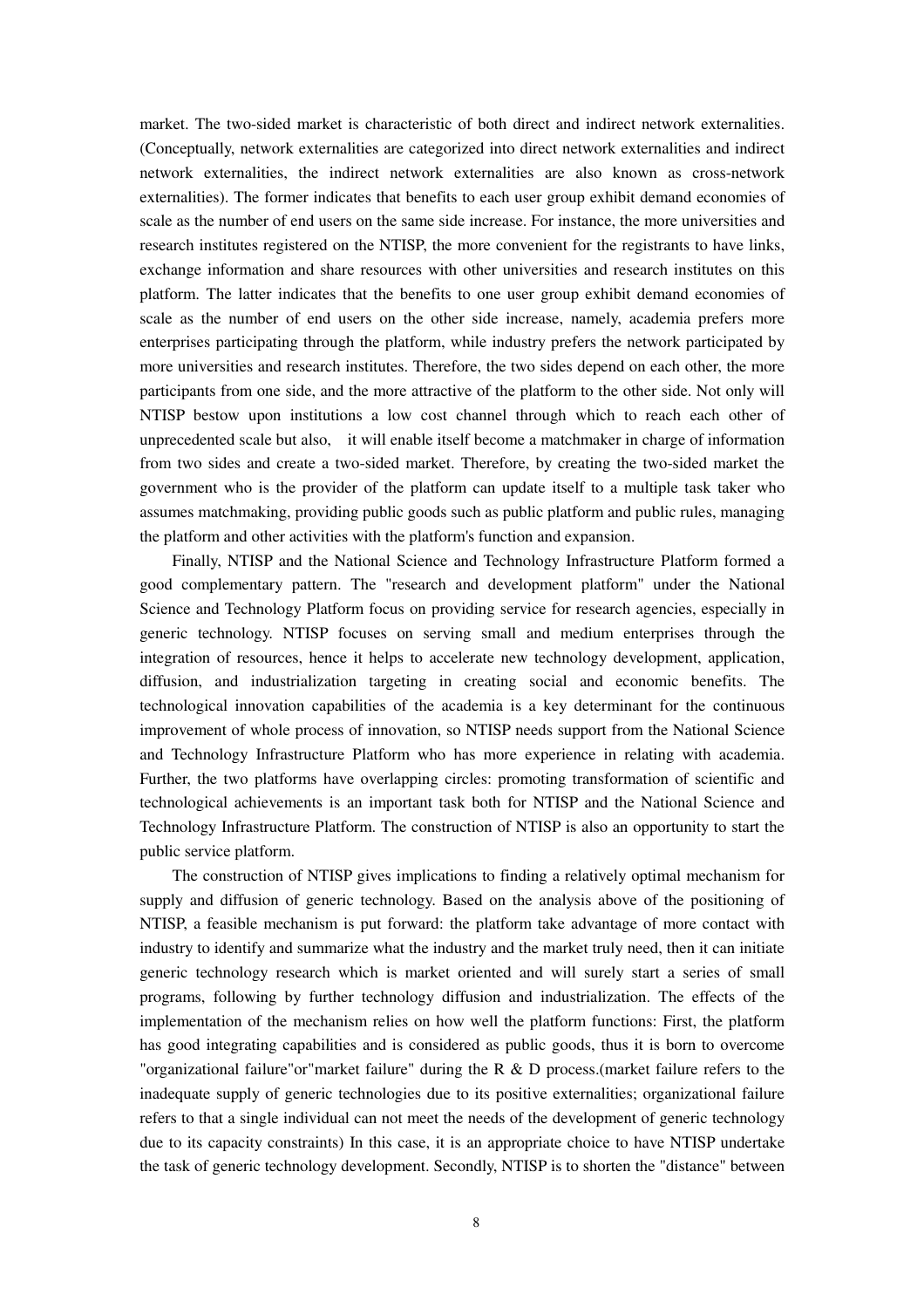innovation sources and recipient thus it will help accelerate the proliferation of generic technologies. In the traditional framework of technology innovation, the flow of technology from the supplier to the receiver greatly depends on the channels, generally the task is assumed by specialized agencies, resulting in low efficiency of technology diffusion. However, NTISP is not an intermediary, it is a platform to enable the direct link between suppliers and receivers, i.e., enable the technology flow directly into the diffusion channel without the blockage of some intermediaries.

In short, to construct NTISP is a very viable and economical choice. The government is not directly involved in the interaction between the university and the industry, but to provide a platform as a platform provider. Universities and enterprises are as users or members of the platform to exchange information and trade technology and knowledge, that is to say, the tripartite interactions are reflected in activities within the platform. The platform will enable both universities and enterprises to participate in and to achieve the goal of information exchange and technology transfer. Therefore it will act as a multi-task carrier for production, research and application of science and technology resources. And it is expected to promote innovation activities and to gather resources in an effective way for businesses, as well as to solve contradictions in economic operations and strategic initiatives. Scientific and technological innovation is a shared business for the government, research institutions and industry.

## **5. Findings and Implications**

NTISP is an integrated and sharing platform based on the existed scientific and technical innovation programs. It includes complicated and reflective subsystems such as physical and information security systems, institutional system and professional human resources systems. Construction of NTISP correlates the research, production and commercialization with an assemblage of talents, technology, technical equipment and other resources for innovation. Though some deficiencies are revealed in the functioning of the platform, it is a relatively attainable mechanism to share recourses from industry to industry, from region to region.

The university plays a more prominent role in every sphere of the platform activities. It builds the platform, for instance, some of the top national labs are linked with and supported by the related departments in the university. It uses the platform as well: by actively participating in the platform the university finds out a way to commercialize knowledge and technology. For the industry, the platform identify and analyze the demands of the enterprises, and then can make the resources to the best use and direct the human resource to flow efficiently among regions and research areas. Therefore the platform is not only a bridge, but also a feed-back mechanism to some regards.

Especially, the platform is a public product and service initiated by the government to speed up the rate of socio-economic development by enhancing the free flow of people and information. The appropriate role of government should be a platform-provider, financing the platform in the construction period and matching the two sides. "government can intervene by helping create a new market or otherwise changing the rules of the game", (Henry Etzkowits and Loet Leydesdorff, 2000), indeed NTISP is creating a two-sided market for exchange of information, knowledge, technology, skilled people and other resource, the government makes rules and regulations for the activities on the NTISP, however it should not control the information flow or resource flow on